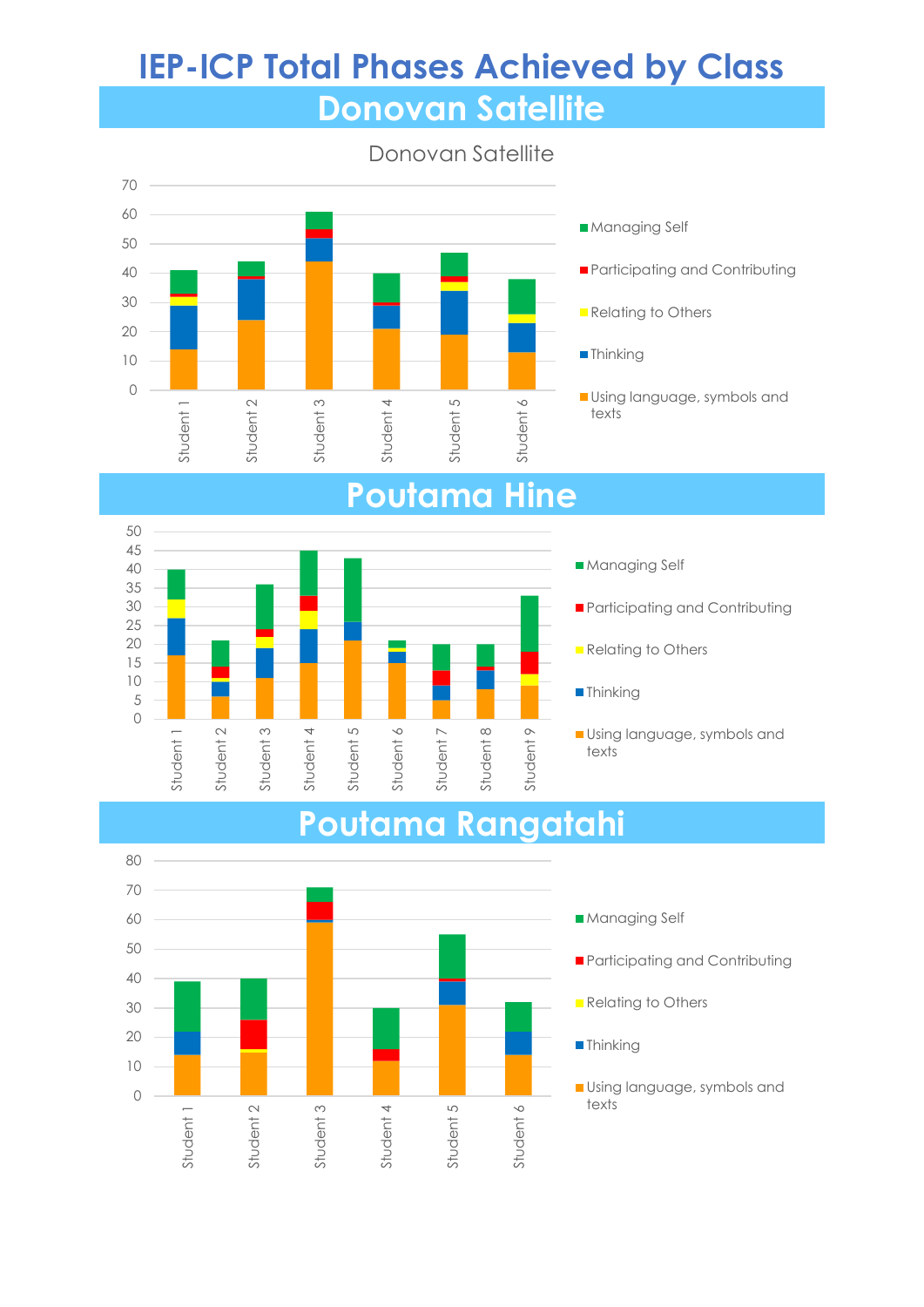## **Poutama Tane**





## **Salford Satellite**

#### **SIT TEC**

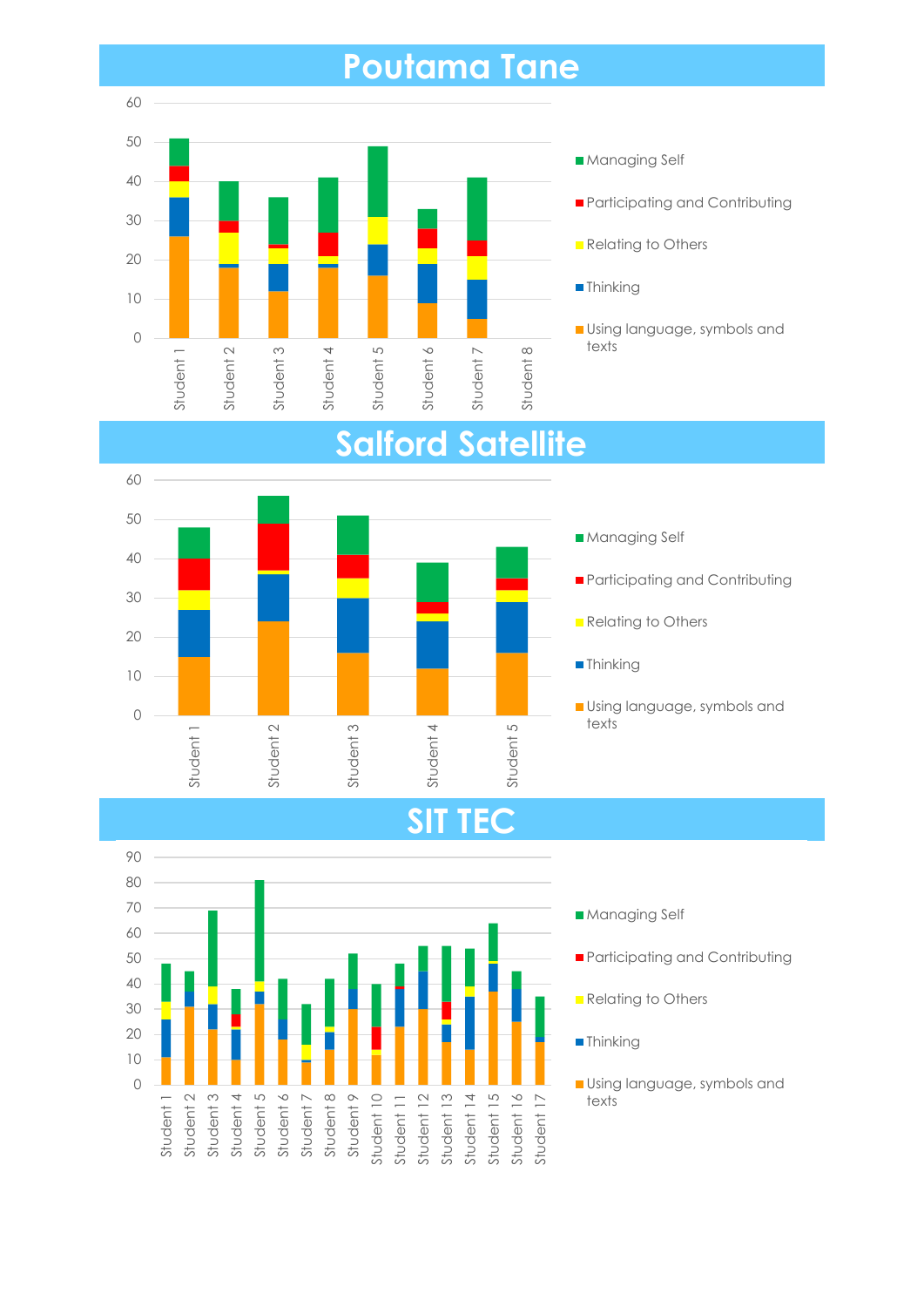## **Te Matatini Rua**





## **Verdon Junior**